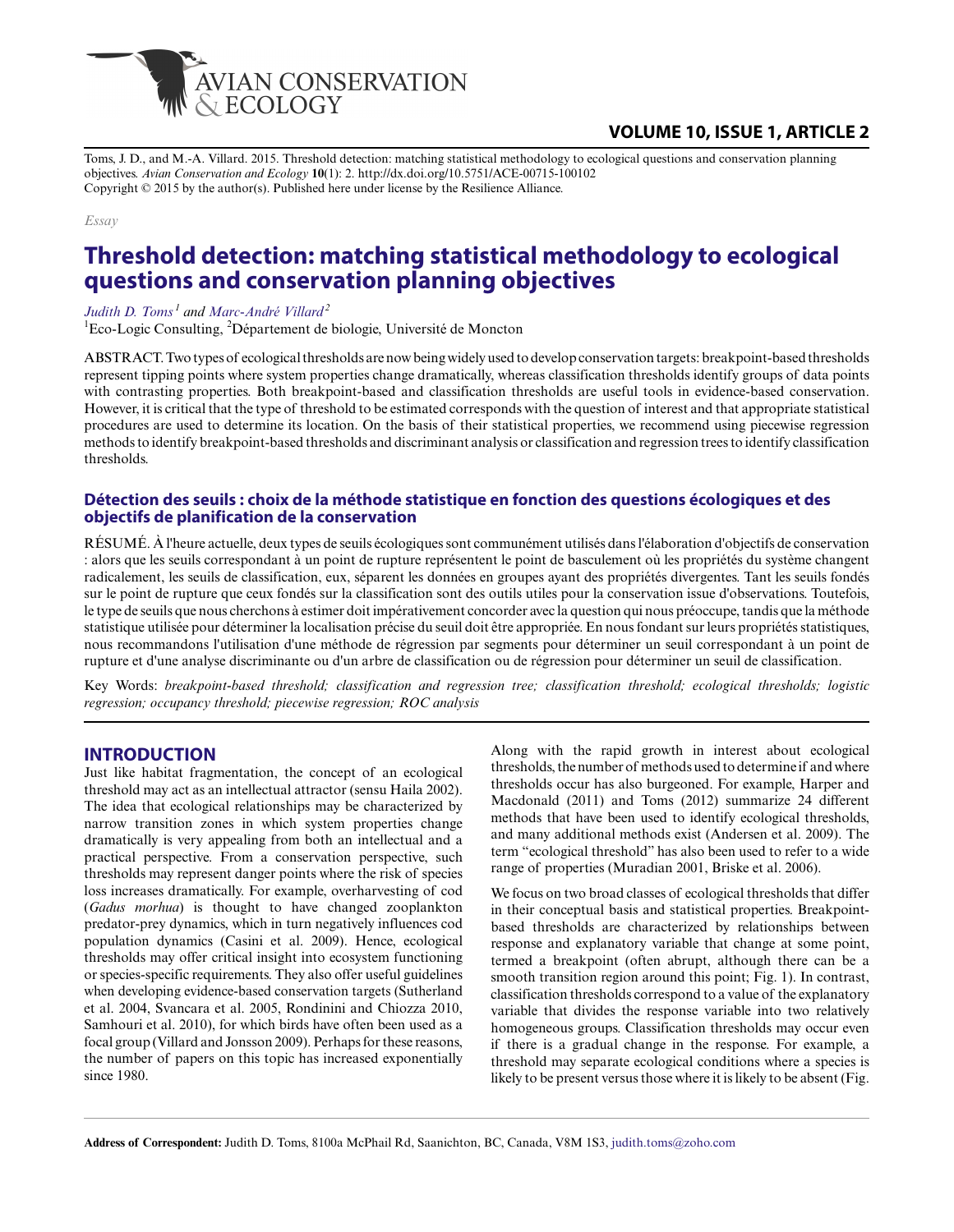**Fig. 1**. Simulated examples of different types of thresholds. Breakpoint-based ecological thresholds can be either continuous  $(a - b)$  or discontinuous  $(c - d)$ ; classification thresholds are typically estimated for presence – absence data (e – f), but can also be estimated for abundance data  $(g - h)$ . In addition, all types of thresholds may be considered to occur at a single point (left column), or may exhibit a transition zone (right column).



(c) Breakpoint-based threshold - step



(e) Classification threshold - binary response



(g) Classification threshold - count response

#### (b) Breakpoint-based threshold with transition



(d) Breakpoint-based threshold - step with transition



(f) Classification threshold - binary resp. with transition



(h) Classification threshold - count resp. with transition



1). Although classification thresholds are typically applied to presence / absence data, they can also be estimated for count or continuous responses.

Even though they are conceptually quite distinct, these two types of thresholds are often treated interchangeably in the literature (Guénette and Villard 2004, King et al. 2007, Cuffney et al. 2011, Daily et al. 2012, Baker and King 2013). This can sometimes result in inappropriate statistical methods being used to estimate a particular type of ecological threshold. For example, in a series of simulations, Ficetola and Denoël (2009) tested whether logistic regression could identify a breakpoint-based threshold even though standard logistic regression can only be used to identify classification thresholds. Similarly, Baker and King (2010) implied that their approach could identify breakpoint-based thresholds, and was therefore tested for its ability to do so by Cuffney and Qian (2013), although it actually identifies a community-level analogue of a classification threshold. The two types of thresholds will tend to differ in location because they must be identified using different statistical methods. Such confusion and application of invalid statistical methods could easily lead to poor outcomes, e.g., if used for conservation planning. Because ecological thresholds are more commonly being used for this purpose, it is timely to review the differences between breakpoint-based and classification thresholds and outline statistical methods that are appropriate for estimating each.

# **BREAKPOINT-BASED THRESHOLDS VERSUS CLASSIFICATION THRESHOLDS**

In statistical terms, the usual definition of an ecological threshold is that of a breakpoint-based threshold: the relationship between the response and explanatory variables is not linear, but changes at some point, the threshold (Muradian 2001). This change is often assumed to be a change in slope, so the relationship is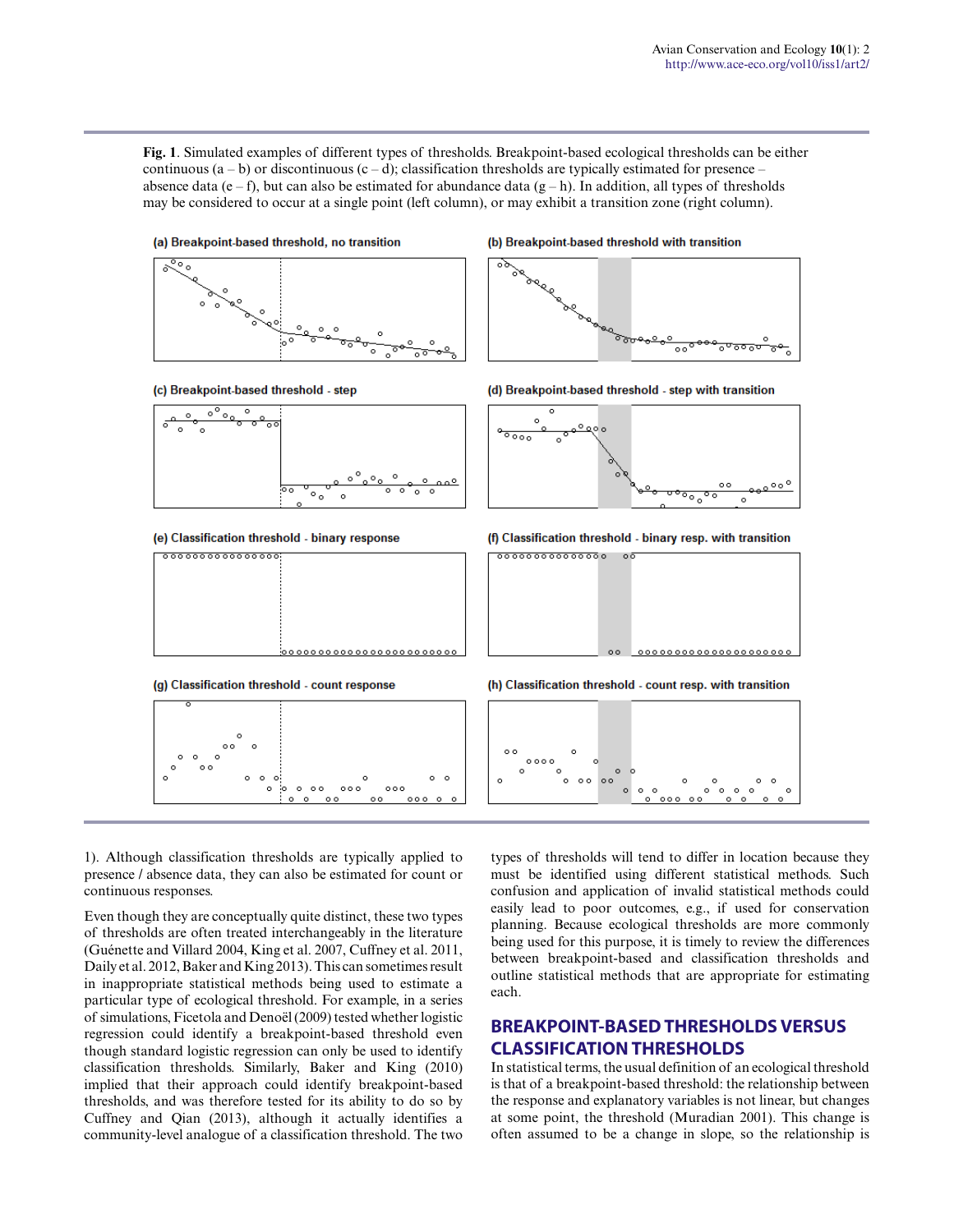continuous and piecewise linear (Toms and Lesperance 2003; Fig. 1a – b). However, the change can also be discontinuous, such as a step function (Fig.  $1c - d$ ), and the relationships on either side of the threshold need not be restricted to linear forms. In addition, the threshold need not change at a single point, but could instead occur over a (relatively) narrow transition zone (Fig. 1b and d). This transition zone might reflect measurement error or variability in the phenomenon being measured, or could be an inherent property of the threshold relationship. Distinguishing between these alternatives may be impossible in most situations, but identifying the width of the transition zone is likely more important for conservation or management purposes than determining the reason why an ecological threshold has a zonal transition.

In contrast, a classification threshold does not necessarily involve a nonlinear relationship between the response and explanatory variables, but instead splits the response variable into two groups. The classification threshold is then defined as the value of the explanatory variable corresponding to the optimal division between these groups. In its most common usage with binary responses, the two groups correspond to portions in an ecological gradient where the species is likely to be present versus those where it is likely to be absent (Figure 1e – f). For count data, we might instead identify a threshold in abundance that splits the data into groups where the species is common versus uncommon or absent (Figure  $1g - h$ ).

Ficetola and Denoël (2009) proposed the term "abrupt" threshold for a breakpoint-based threshold. We avoid this terminology because it can be confusing when there is a smooth transition around the breakpoint. Similarly, they use the term "smooth" threshold to refer to a classification threshold, but this suffers from similar problems because transition zones are not always present. The term classification threshold is also applicable to different types of response variables (e.g., presence / absence, continuous and count data) and commonly used in the statistical literature.

Both breakpoint-based thresholds and classification thresholds can be insightful for management and conservation purposes. Breakpoint-based thresholds represent "tipping points," i.e., a value along a gradient where the focal ecosystem property changes dramatically. For example, when nutrient levels exceed critical thresholds, freshwater lakes and coral reef ecosystems enter eutrophied conditions (Knowlton 1992, Scheffer et al. 1993, 2001). Classification thresholds, in contrast, identify values of the explanatory variable corresponding to different groups of the response. For example, Betts and Villard (2009) determined the amount of mature forest at the scale of landscapes that was associated with the presence or absence of several songbird species.

It is critically important to decide which type of threshold corresponds to a particular question of conservation concern so that the correct statistical methods can be used to estimate its location. Breakpoint-based thresholds apply in cases where a change in the relationship between the response and explanatory variable is of concern: For example, does the relationship between distance from the habitat edge and density of desert riparian birds change at some distance (Brand et al. 2006)? Classification thresholds apply in cases where you want to partition the response variable based on the explanatory variable: For example, does the occurrence of Bobolinks (*Dolichonyx oryzivorus*) within a landscape depend on habitat openness (Keyel et al. 2012)?

Although the two types of thresholds may happen to coincide, they more commonly will not (e.g., Betts and Villard 2009, Ficetola and Denoël 2009) because they are measuring different properties. For example, consider the relationship between the abundance of a species, e.g., a woodpecker, and the amount of a resource, e.g., dead wood, a critical foraging substrate. A breakpoint-based threshold would be expected if woodpecker territory size was related to the amount of available dead wood; then woodpecker density would decline linearly with the density of dead wood available, until dead wood was so rare that the territory size needed to maintain an individual woodpecker or breeding pair exceeded a size where movement costs are lower than energetic gains (Rolstad 1991, Bütler et al. 2004*a,* Warren et al. 2005). In contrast, a classification threshold would help managers identify ranges of dead wood amounts corresponding to a high frequency of occurrence of the focal woodpecker species (e.g., Bütler et al. 2004*b,* Roberge et al. 2008, Müller et al. 2009, Müller and Bütler 2010).

# **DETECTING BREAKPOINT-BASED THRESHOLDS**

The simplest method consists of visually estimating the location of the threshold from plotted data, perhaps using a smoother or generalized additive model to clarify the trends in noisy data. Visual estimation can be surprisingly accurate, especially when the threshold is pronounced (Ficetola and Denoël 2009), but this is not always the case (Swift and Hannon 2010). Other tests compare response values along a gradient of values of the explanatory variable (Qian et al. 2003, Zeileis et al. 2003, Andersen et al. 2009, Harper and Macdonald 2011), typically indicating a range of probable values rather than estimating the location of the threshold directly. Because these methods cannot estimate precision in the threshold location, their usefulness for practical applications is limited.

Therefore, we believe that models that directly incorporate a parameter specifying the location of the threshold are preferable, if the model assumptions can be met. In the case of a continuous threshold, i.e., a threshold where the two regression segments join at a point, piecewise regression (Toms and Lesperance 2003) has been proven to be the most efficient method of statistical inference (Chen et al. 2011). The simplest form of the piecewise linear model joins two straight lines at the threshold, whereas other forms incorporate a smooth zonal transition around the threshold and may be easier to fit if there is limited data near the threshold or if the estimated threshold converges on one of the observed data points (Toms and Lesperance 2003, Toms 2012). Piecewise regression can also be used if the threshold is discontinuous, i.e., follows a step function, by first transforming the data using the cumulative sum (Muggeo and Adelfio 2011). Of great practical importance, it is possible to construct confidence intervals for the estimated threshold in this model (Toms and Lesperance 2003).

Piecewise regression models are fitted using software to fit nonlinear models, or using other specialized software such as the segmented package for R (Muggeo 2008*a*). Fitting a series of models with thresholds fixed at points in a plausible range of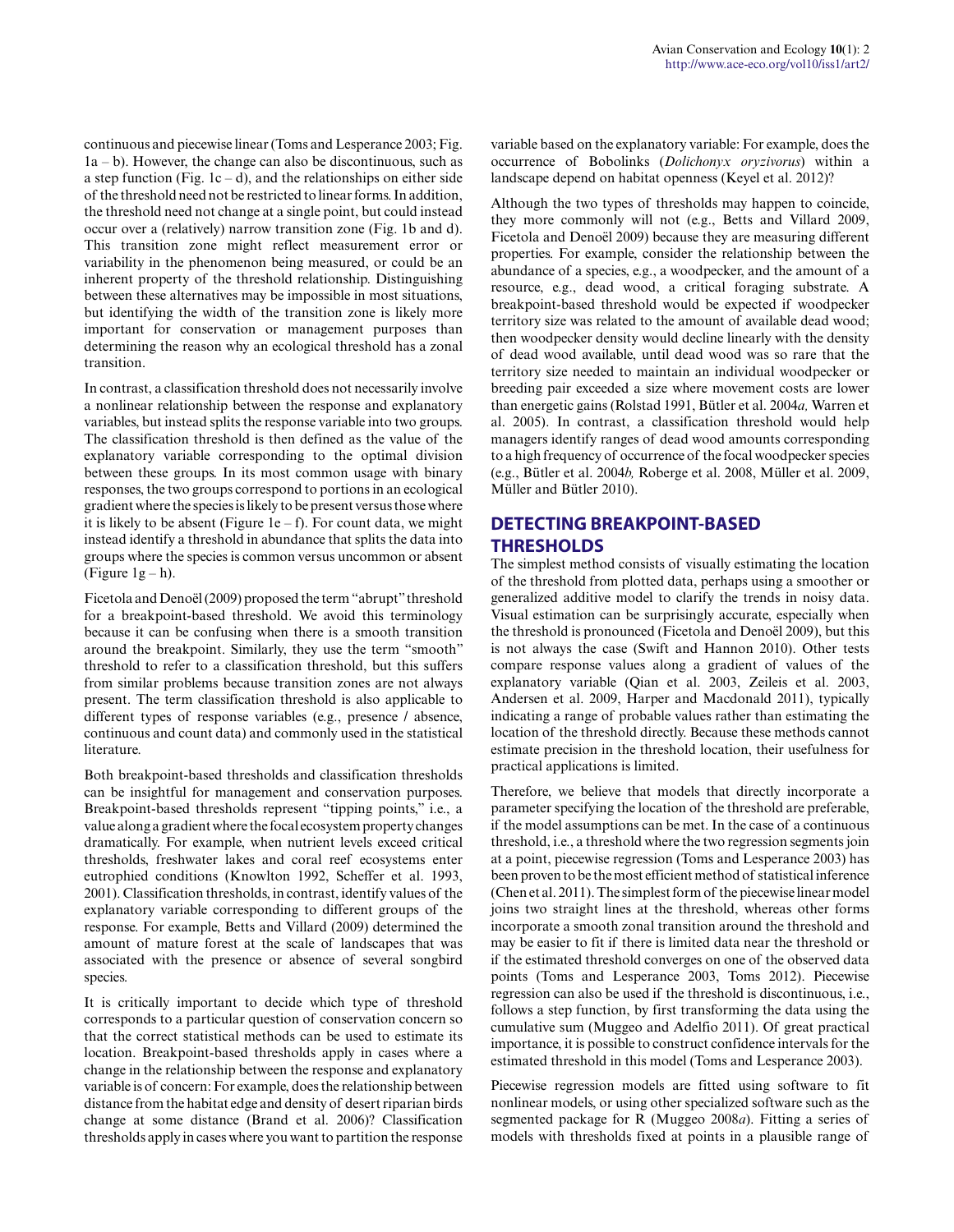values and then using AIC or other methods to choose the best fitting model, although common, should be avoided because this approach does not produce a confidence interval for the threshold location and inflates the Type I error rate (Benedetti et al. 2009). Instead, statistical tests can be used to determine if a piecewise regression model fits significantly better than a linear model (Liu and Qian 2009). Model estimates will not converge if a threshold does not exist, and so errors of nonconvergence are likely meaningful if the initial parameter estimates are good. In truth, the fact that a piecewise regression model will not estimate a threshold if none exists is a strength of this method.

The piecewise regression model can also be extended to binary and count data with generalized linear models, producing what may be termed piecewise logistic, also called segmented logistic, or piecewise Poisson models. For example, Zuckerberg and Porter (2010) used piecewise logistic models to look for thresholds in occurrence, colonization, extinction, and persistence of 25 forest bird species over a 20-year period. Bayesian versions of piecewise regressions have also been developed (Beckage et al. 2007), as have models that incorporate thresholds into time-series models (Muggeo 2008*b*). It is also possible to construct piecewise nonlinear models, or models that include more than one threshold. If multiple thresholds are suspected, an algorithm developed by Muggeo and Adelfio (2011) may be useful in determining the number and location of multiple thresholds.

#### **DETECTING CLASSIFICATION THRESHOLDS**

Classification thresholds have been most commonly estimated for binary data, where they are sometimes called occurrence thresholds (Guénette and Villard 2004, 2005). In this context, a logistic regression model is typically fit to the data. The data are then split into two groups (points where the species is likely to be present, versus points where it is likely to be absent) using a specified or estimated probability of occurrence. The fitted logistic regression function is then used to find the value of the explanatory variable corresponding to this probability of occurrence, the classification threshold. Some studies have used an arbitrary probability of occurrence, such as 50% (e.g., Bisson and Stutchbury 2000, Reunanen et al. 2002). Alternatively, a value that is optimal in some sense can be derived from the receiver operating characteristic (ROC) curve, i.e., the value that minimizes the sum of false positives and false negatives (Guénette and Villard 2004, 2005). Classification thresholds identified using ROC analysis are remarkably stable as false negatives and false positives are randomly added to a perfect binary response, even though the associated logistic regression curve quickly loses its "S" shape (Villard 2009). Choosing the probability of occurrence to be equal to the observed proportion of occurrences (Cramer 1999) is a simpler approach that appears to be at least as effective (Liu et al. 2005). However, the sensitivity of this method to the rate of false negatives and false positives has not been determined.

In this context, the logistic regression model described above effectively acts as a logistic discriminant function that uses the explanatory variable to classify the points into two groups, rather than a regression model per se, and other methods of discriminant analysis could also be used for this purpose. One flexible alternative are classification and regression trees (De'ath and Fabricius 2000, Müller and Bütler 2010), which can be used with binary, count, or continuous data. Newer variants of these trees, such as random forests and bagged or boosted trees, typically have reduced bias and variation compared to simple classification and regression trees (Bauer and Kohavi 1999, Prasad et al. 2006, Cutler et al. 2007, Elith et al. 2008), although simple trees should produce similar results in the case of a single explanatory variable. A similar approach has been developed for analyzing community composition data, which combines multivariate regression trees and indicator species analysis (Baker and King 2010).

## **DISCUSSION**

Conservation planners and land managers regularly ask ecologists to provide concrete advice to help them develop meaningful strategies to protect biodiversity. Both breakpointbased and classification thresholds are useful tools in evidencebased conservation (Sutherland et al. 2004, Svancara et al. 2005, Rondinini and Chiozza 2010). Thresholds in response variables may be expected when the ecological gradient reflects the amount of a critical ecological resource, e.g., the amount of live or dead wood for a woodpecker or the area of suitable habitat within a certain landscape context (Jansson and Angelstam 1999, Betts et al. 2007), or the negative impacts of anthropogenic changes, e.g., the abundance of Sprague's Pipit (*Anthus spragueii*) is reduced near roads or crops (Koper et al. 2009). Taken in isolation, individual variables may help predict species response, or perhaps species richness for a specific guild, but do not cover all the critical resources required for this or these species. In addition, they do not necessarily take into account the complex relationships underlying species responses to habitat amount. For example, the amount of suitable habitat in the landscape may increase the probability of occupancy of a given species at a given location (e.g., Venier and Fahrig 1996), but this relationship can be complicated by the parallel response of a variety of other sympatric species acting as predators, parasites, or competitors (Evans 2004). Hence, in most ecological systems, a noisy relationship will be the rule rather than the exception. If so, abrupt shifts in the rate of change along an ecological gradient can be difficult to detect, even if suitable methods are used.

However, there are many examples where ecological thresholds have been successfully identified. Unfortunately, the wide range of methods available and numerous definitions of ecological thresholds have led to confusion in some instances. Estimated thresholds can be misleading and potentially dangerous when used to define management objectives if arbitrary, subjective, or statistically inappropriate methods are used (Guénette and Villard 2004, Lindenmayer et al. 2005, Betts and Villard 2009, Ficetola and Denoël 2009). For instance, as we have shown, the distinction between breakpoint-based and classification thresholds must be clearly understood when deciding which to estimate, and appropriate methods must be used to identify each type of threshold.

Once a threshold is identified, developing conservation targets requires consideration of additional factors. First, thresholds are, by definition, values where the response, e.g., species abundance or occupancy, rapidly changes into a less desirable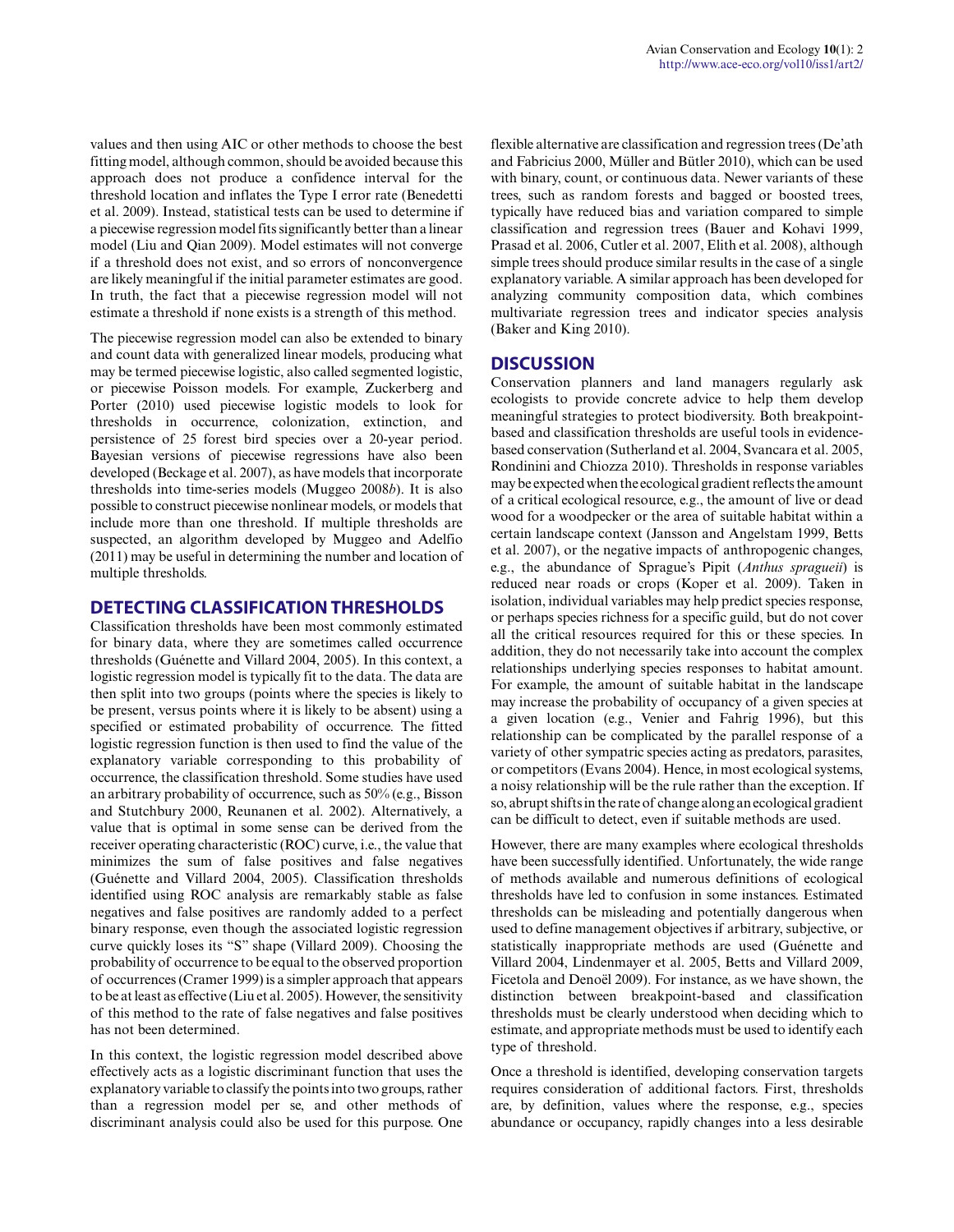state. However, ecological degradation can occur before the threshold is reached, and a single threshold value may not be valid across all landscapes (Lindenmayer and Luck 2005, Johnson 2013, van der Hoek et al. 2013). Therefore, conservation targets should include a safe buffer away from these critical values (Bennett and Radford 2009). Second, we rarely manage for one species in isolation, and different species are likely to respond at different threshold values. Therefore, conservation targets should ideally be based on the responses of multiple species (Guénette and Villard 2005, Lindenmayer and Luck 2005, Betts and Villard 2009, Müller and Bütler 2010, Zuckerberg and Porter 2010, Johnson 2013), with due consideration of potential interactions, e.g., predation or competition, among species whenever possible. When managing for suites of species, it may also be useful to look for thresholds in community composition (e.g., Toms and Lesperance 2003, Radford et al. 2005, Baker and King 2010, Müller and Bütler 2010), which are indicative of substantial change in multiple species. Third, the location of ecological thresholds may depend on the time scale examined, e.g., the threshold for long-term persistence in a given habitat may be greater than the threshold for short-term occurrence (Zuckerberg and Porter 2010, van der Hoek et al. 2013).

Throughout the world, ecosystems are rapidly being altered through the intensification of anthropogenic land use (Lindenmayer et al. 2012). Managing individual species and ecosystems in the face of such change is challenging, and the wise planning of land use requires broad ecological knowledge informed by specific conservation targets. Empirical thresholds represent an interesting avenue to influence the planning process through the identification of critical levels of required resources and ecological pressures (Angelstam et al. 2004, Villard and Jonsson 2009, Samhouri et al. 2010, Johnson 2013). However, such empirical targets are only useful if appropriate statistical methods are used and the nature of the threshold, i.e., breakpoint-based versus classification threshold, is clearly understood.

*Responses to this article can be read online at:* <http://www.ace-eco.org/issues/responses.php/715>

## **Acknowledgments:**

*We thank two anonymous reviewers for their helpful comments on the manuscript.*

# **LITERATURE CITED**

Andersen, T., J. Carstensen, E. Hernández-García, and C. M. Duarte. 2009. Ecological thresholds and regime shifts: approaches to identification. *Trends in Ecology & Evolution* 24:49-57. [http://dx.doi.org/10.1016/j.tree.2008.07.014](http://dx.doi.org/10.1016%2Fj.tree.2008.07.014) 

Angelstam, P., S. Boutin, F. Schmiegelow, M.-A. Villard, P. Drapeau, G. Host, J. Innes, G. Isachenko, T. Kuuluvainen, M. Mönkkönen, J. Niemelä, G. Niemi, J.-M. Roberge, J. Spence, and D. Stone. 2004. Targets for boreal forest biodiversity conservation: a rationale for macroecological research and adaptive management. *Ecological Bulletins* 51:487-509.

Baker, M. E., and R. S. King. 2010. A new method for detecting and interpreting biodiversity and ecological community thresholds. *Methods in Ecology and Evolution* 1:25-37. [http://dx.](http://dx.doi.org/10.1111%2Fj.2041-210X.2009.00007.x) [doi.org/10.1111/j.2041-210X.2009.00007.x](http://dx.doi.org/10.1111%2Fj.2041-210X.2009.00007.x) 

Baker, M. E., and R. S. King. 2013. Of TITAN and straw men: an appeal for greater understanding of community data. *Freshwater Science* 32:489-506. [http://dx.doi.org/10.1899/12-142.1](http://dx.doi.org/10.1899%2F12-142.1) 

Bauer, E., and R. Kohavi. 1999. An empirical comparison of voting classification algorithms: bagging, boosting, and variants. *Machine Learning* 36:105-139. [http://dx.doi.org/10.1023/](http://dx.doi.org/10.1023%2FA%3A1007515423169) [A:1007515423169](http://dx.doi.org/10.1023%2FA%3A1007515423169) 

Beckage, B., L. Joseph, P. Belisle, D. B. Wolfson, and W. J. Platt. 2007. Bayesian change-point analyses in ecology. *New Phytologist* 174:456-467. [http://dx.doi.org/10.1111/j.1469-8137.2007.01991.](http://dx.doi.org/10.1111%2Fj.1469-8137.2007.01991.x) [x](http://dx.doi.org/10.1111%2Fj.1469-8137.2007.01991.x) 

Benedetti, A., M. Abrahamowicz, K. Leffondré, M. S. Goldberg, and R. Tamblyn. 2009. Using generalized additive models to detect and estimate threshold associations. *International Journal of Biostatistics* 5:26. [http://dx.doi.org/10.2202/1557-4679.1172](http://dx.doi.org/10.2202%2F1557-4679.1172) 

Bennett, A. F., and J. Q. Radford. 2009. Thresholds, incidence functions, and species-specific cues: responses of woodland birds to landscape structure in south-eastern Australia. Pages 161-184 *in* M.-A. Villard, and B. G. Jonsson, editors. *Setting conservation targets for managed forest landscapes.* Cambridge University Press, New York, New York, USA. [http://dx.doi.org/10.1017/](http://dx.doi.org/10.1017%2FCBO9781139175388.009) [CBO9781139175388.009](http://dx.doi.org/10.1017%2FCBO9781139175388.009) 

Betts, M. G., G. J. Forbes, and A. W. Diamond. 2007. Thresholds in songbird occurrence in relation to landscape structure. *Conservation Biology* 21:1046-1058. [http://dx.doi.org/10.1111/](http://dx.doi.org/10.1111%2Fj.1523-1739.2007.00723.x) [j.1523-1739.2007.00723.x](http://dx.doi.org/10.1111%2Fj.1523-1739.2007.00723.x)

Betts, M. G., and M.-A. Villard. 2009. Landscape thresholds in species occurrence as quantitative targets in forest management: generality in space and time? Pages 185-206 *in* M.-A. Villard, and B. G. Jonsson, editors. *Setting conservation targets for managed forest landscapes* Cambridge University Press, New York, New York, USA.

Bisson, I. A., and B. J. M. Stutchbury. 2000. Nesting success and nest-site selection by a neotropical migrant in a fragmented landscape. *Canadian Journal of Zoology* 78:858-863. [http://dx.](http://dx.doi.org/10.1139%2Fz00-009) [doi.org/10.1139/z00-009](http://dx.doi.org/10.1139%2Fz00-009)

Brand, L. A., B. R. Noon, and T. D. Sisk. 2006. Predicting abundance of desert riparian birds: validation and calibration of the effective area model. *Ecological Applications* 16:1090-1102. [http://dx.doi.org/10.1890/1051-0761\(2006\)016\[1090:PAODRB\]2.0.](http://dx.doi.org/10.1890%2F1051-0761%282006%29016%5B1090%3APAODRB%5D2.0.CO%3B2) [CO;2](http://dx.doi.org/10.1890%2F1051-0761%282006%29016%5B1090%3APAODRB%5D2.0.CO%3B2)

Briske, D. D., S. D. Fuhlendorf, and F. E. Smeins. 2006. A unified framework for assessment and application of ecological thresholds. *Rangeland Ecology & Management* 59:225-236. [http://](http://dx.doi.org/10.2111%2F05-115R.1) [dx.doi.org/10.2111/05-115R.1](http://dx.doi.org/10.2111%2F05-115R.1)

Bütler, R., P. Angelstam, P. Ekelund, and R. Schlaepfer. 2004*b.* Dead wood threshold values for the Three-toed Woodpecker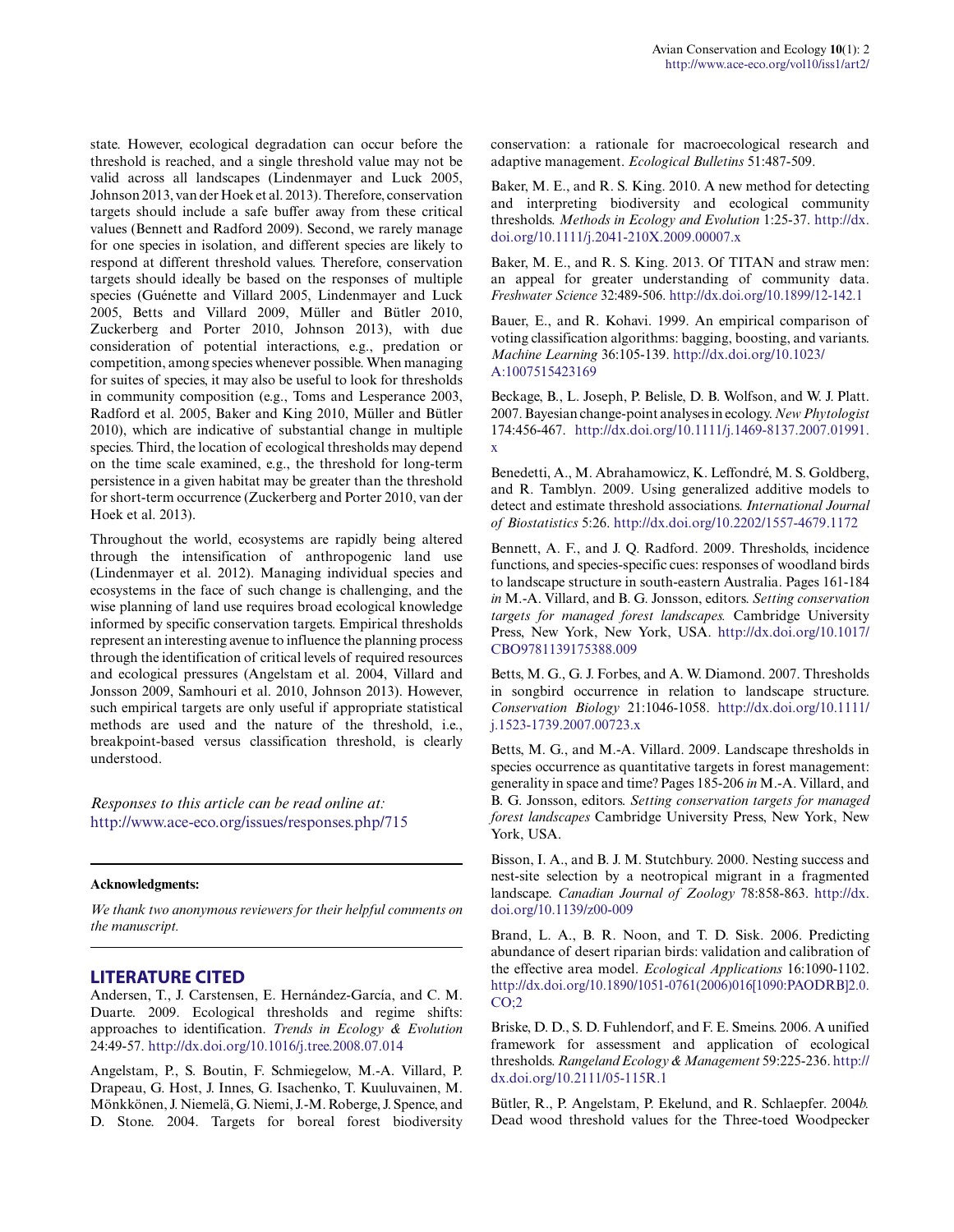presence in boreal and sub-Alpine forest. *Biological Conservation* 119:305-318. [http://dx.doi.org/10.1016/j.biocon.2003.11.014](http://dx.doi.org/10.1016%2Fj.biocon.2003.11.014) 

Bütler, R., P. Angelstam, and R. Schlaepfer. 2004*a.* Quantitative snag targets for the Three-toed Woodpecker *Picoides tridactylus*. *Ecological Bulletins* 51:219-232.

Casini, M., J. Hjelm, J.-C. Molinero, J. Lövgren, M. Cardinale, V. Bartolino, A. Belgrano, and G. Kornilovs. 2009. Trophic cascades promote threshold-like shifts in pelagic marine ecosystems. *Proceedings of the National Academy of Sciences* 106:197-202. [http://dx.doi.org/10.1073/pnas.0806649105](http://dx.doi.org/10.1073%2Fpnas.0806649105)

Chen, C. W. S., J. S. K. Chan, R. Gerlach, and W. Y. L. Hsieh. 2011. A comparison of estimators for regression models with change points. *Statistics and Computing* 21:395-414. [http://dx.doi.](http://dx.doi.org/10.1007%2Fs11222-010-9177-0) [org/10.1007/s11222-010-9177-0](http://dx.doi.org/10.1007%2Fs11222-010-9177-0)

Cramer, J. S. 1999. Predictive performance of the binary logit model in unbalanced samples. *Journal of the Royal Statistical Society: Series D (The Statistician)* 48:85-94. [http://dx.doi.](http://dx.doi.org/10.1111%2F1467-9884.00173) [org/10.1111/1467-9884.00173](http://dx.doi.org/10.1111%2F1467-9884.00173)

Cuffney, T. F., and S. S. Qian. 2013. A critique of the use of indicator-species scores for identifying thresholds in species responses. *Freshwater Science* 32:471-488. [http://dx.doi.](http://dx.doi.org/10.1899%2F12-056.1) [org/10.1899/12-056.1](http://dx.doi.org/10.1899%2F12-056.1) 

Cuffney, T. F., S. S. Qian, R. A. Brightbill, J. T. May, and I. R. Waite. 2011. Response to King and Baker: limitations on threshold detection and characterization of community thresholds. *Ecological Applications* 21:2840-2845. [http://dx.doi.](http://dx.doi.org/10.1890%2F10-2075.1) [org/10.1890/10-2075.1](http://dx.doi.org/10.1890%2F10-2075.1)

Cutler, D. R., T. C. Edwards, K. H. Beard, A. Cutler, K. T. Hess, J. Gibson, and J. J. Lawler. 2007. Random forests for classification in ecology. *Ecology* 88:2783-2792. [http://dx.doi.org/10.1890/07-0539.1](http://dx.doi.org/10.1890%2F07-0539.1) 

Daily, J. P., N. P. Hitt, D. R. Smith, and C. D. Snyder. 2012. Experimental and environmental factors affect spurious detection of ecological thresholds. *Ecology* 93:17-23. [http://dx.doi.](http://dx.doi.org/10.1890%2F11-0516.1) [org/10.1890/11-0516.1](http://dx.doi.org/10.1890%2F11-0516.1)

De'ath, G., and K. E. Fabricius. 2000. Classification and regression trees: a powerful yet simple technique for ecological data analysis. *Ecology* 81:3178-3192. [http://dx.doi.org/10.1890/0012-9658](http://dx.doi.org/10.1890%2F0012-9658%282000%29081%5B3178%3ACARTAP%5D2.0.CO%3B2) [\(2000\)081\[3178:CARTAP\]2.0.CO;2](http://dx.doi.org/10.1890%2F0012-9658%282000%29081%5B3178%3ACARTAP%5D2.0.CO%3B2)

Elith, J., J. R. Leathwick, and T. Hastie. 2008. A working guide to boosted regression trees. *Journal of Animal Ecology* 77:802-813. [http://dx.doi.org/10.1111/j.1365-2656.2008.01390.x](http://dx.doi.org/10.1111%2Fj.1365-2656.2008.01390.x) 

Evans, K. L. 2004. The potential for interactions between predation and habitat change to cause population declines of farmland birds. *Ibis* 146:1-13. [http://dx.doi.org/10.1111/](http://dx.doi.org/10.1111%2Fj.1474-919X.2004.00231.x) [j.1474-919X.2004.00231.x](http://dx.doi.org/10.1111%2Fj.1474-919X.2004.00231.x) 

Ficetola, G. F., and M. Denoël. 2009. Ecological thresholds: an assessment of methods to identify abrupt changes in specieshabitat relationships. *Ecography* 32:1075-1084. [http://dx.doi.](http://dx.doi.org/10.1111%2Fj.1600-0587.2009.05571.x) [org/10.1111/j.1600-0587.2009.05571.x](http://dx.doi.org/10.1111%2Fj.1600-0587.2009.05571.x)

Guénette, J.-S., and M.-A. Villard. 2004. Do empirical thresholds truly reflect species tolerance to habitat alteration? *Ecological Bulletins* 51:163-171.

Guénette, J.-S., and M.-A. Villard. 2005. Thresholds in forest bird response to habitat alteration as quantitative targets for conservation. *Conservation Biology* 19:1168-1180. [http://dx.doi.](http://dx.doi.org/10.1111%2Fj.1523-1739.2005.00085.x) [org/10.1111/j.1523-1739.2005.00085.x](http://dx.doi.org/10.1111%2Fj.1523-1739.2005.00085.x)

Haila, Y. 2002. A conceptual genealogy of fragmentation research: from island biogeography to landscape ecology. *Ecological Applications* 12:321-334.

Harper, K. A., and S. E. Macdonald. 2011. Quantifying distance of edge influence: a comparison of methods and a new randomization method. *Ecosphere* 2:art94. [http://dx.doi.](http://dx.doi.org/10.1890%2FES11-00146.1) [org/10.1890/ES11-00146.1](http://dx.doi.org/10.1890%2FES11-00146.1) 

Jansson, G., and P. Angelstam. 1999. Threshold levels of habitat composition for the presence of the Long-tailed Tit (*Aegithalos caudatus*) in a boreal landscape. *Landscape Ecology* 14:283-290. [http://dx.doi.org/10.1023/A:1008085902053](http://dx.doi.org/10.1023%2FA%3A1008085902053)

Johnson, C. J. 2013. Identifying ecological thresholds for regulating human activity: effective conservation or wishful thinking? *Biological Conservation* 168:57-65. [http://dx.doi.](http://dx.doi.org/10.1016%2Fj.biocon.2013.09.012) [org/10.1016/j.biocon.2013.09.012](http://dx.doi.org/10.1016%2Fj.biocon.2013.09.012)

Keyel, A. C., C. M. Bauer, C. R. Lattin, L. M. Romero, and J. M. Reed. 2012. Testing the role of patch openness as a causal mechanism for apparent area sensitivity in a grassland specialist. *Oecologia* 169:407-418. [http://dx.doi.org/10.1007/s00442-011-2213-8](http://dx.doi.org/10.1007%2Fs00442-011-2213-8) 

King, R. S., W. V. Deluca, D. F. Whigham, and P. P. Marra. 2007. Threshold effects of coastal urbanization on *Phragmites australis* (common reed) abundance and foliar nitrogen in Chesapeake Bay. *Estuaries and Coasts* 30:469-481. [http://dx.doi.org/10.1007/](http://dx.doi.org/10.1007%2FBF02819393) [BF02819393](http://dx.doi.org/10.1007%2FBF02819393)

Knowlton, N. 1992. Thresholds and multiple stable states in coral reef community dynamics. *American Zoologist* 32:674-682.

Koper, N., D. Walker, and J. Champagne. 2009. Nonlinear effects of distance to habitat edge on Sprague's pipits in southern Alberta, Canada. *Landscape Ecology* 24:1287-1297. [http://dx.doi.](http://dx.doi.org/10.1007%2Fs10980-009-9375-3) [org/10.1007/s10980-009-9375-3](http://dx.doi.org/10.1007%2Fs10980-009-9375-3)

Lindenmayer, D., S. Cunningham, and A. Young. 2012. *Land use intensification: effects on agriculture, biodiversity and ecological processes*. CSIRO, Collingwood, Victoria, Australia.

Lindenmayer, D. B., J. Fischer, and R. B. Cunningham. 2005. Native vegetation cover thresholds associated with species responses. *Biological Conservation* 124:311-316. [http://dx.doi.](http://dx.doi.org/10.1016%2Fj.biocon.2005.01.038) [org/10.1016/j.biocon.2005.01.038](http://dx.doi.org/10.1016%2Fj.biocon.2005.01.038)

Lindenmayer, D. B., and G. Luck. 2005. Synthesis: thresholds in conservation and management. *Biological Conservation* 124:351-354. [http://dx.doi.org/10.1016/j.biocon.2005.01.041](http://dx.doi.org/10.1016%2Fj.biocon.2005.01.041) 

Liu, C., P. M. Berry, T. P. Dawson, and R. G. Pearson. 2005. Selecting thresholds of occurrence in the prediction of species distributions. *Ecography* 28:385-393. [http://dx.doi.org/10.1111/](http://dx.doi.org/10.1111%2Fj.0906-7590.2005.03957.x) [j.0906-7590.2005.03957.x](http://dx.doi.org/10.1111%2Fj.0906-7590.2005.03957.x)

Liu, Z., and L. Qian. 2009. Changepoint estimation in a segmented linear regression via empirical likelihood. *Communications in Statistics - Simulation and Computation* 39:85-100. [http://dx.doi.org/10.1080/03610910903312193](http://dx.doi.org/10.1080%2F03610910903312193)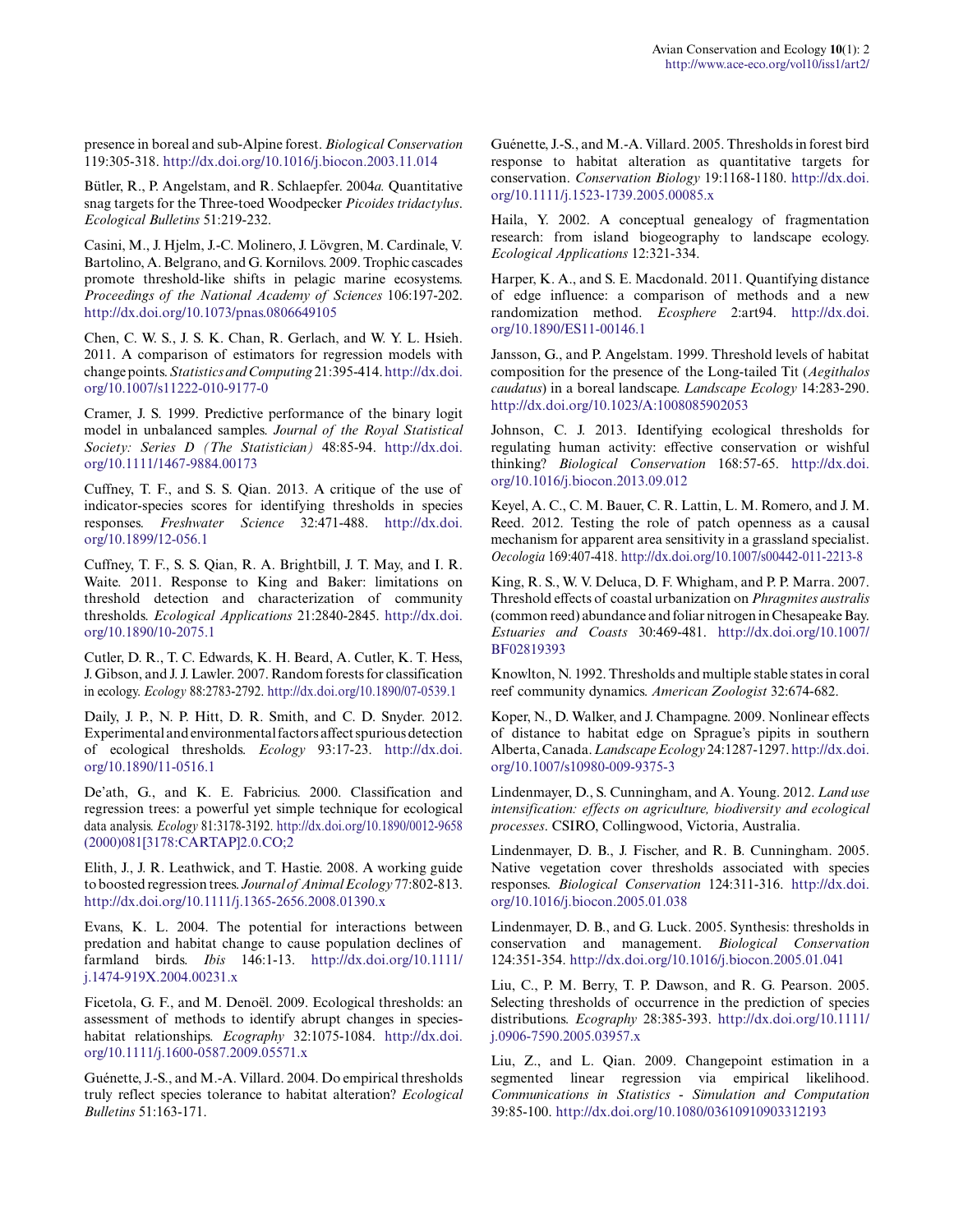Muggeo, V. M. R. 2008*b.* Modeling temperature effects on mortality: multiple segmented relationships with common break points. *Biostatistics* 9:613-620. [http://dx.doi.org/10.1093/biostatistics/](http://dx.doi.org/10.1093%2Fbiostatistics%2Fkxm057) [kxm057](http://dx.doi.org/10.1093%2Fbiostatistics%2Fkxm057)

Muggeo, V. M. R. 2008*a.* Segmented: an R package to fit regression models with broken-line relationships. *R News* 8/1:20-25.

Muggeo, V. M. R., and G. Adelfio. 2011. Efficient change point detection for genomic sequences of continuous measurements. *Bioinformatics* 27:161-166. [http://dx.doi.org/10.1093/bioinformatics/](http://dx.doi.org/10.1093%2Fbioinformatics%2Fbtq647) [btq647](http://dx.doi.org/10.1093%2Fbioinformatics%2Fbtq647)

Müller, J., and R. Bütler. 2010. A review of habitat thresholds for dead wood: a baseline for management recommendations in European forests. *European Journal of Forest Research* 129:981-992. [http://dx.doi.org/10.1007/s10342-010-0400-5](http://dx.doi.org/10.1007%2Fs10342-010-0400-5) 

Müller, J., J. Pöllath, R. Moshammer, and B. Schröder. 2009. Predicting the occurrence of Middle Spotted Woodpecker *Dendrocopos medius* on a regional scale, using forest inventory data. *Forest Ecology and Management* 257:502-509. [http://dx.doi.](http://dx.doi.org/10.1016%2Fj.foreco.2008.09.023) [org/10.1016/j.foreco.2008.09.023](http://dx.doi.org/10.1016%2Fj.foreco.2008.09.023)

Muradian, R. 2001. Ecological thresholds: a survey. *Ecological Economics* 38:7-24. [http://dx.doi.org/10.1016/S0921-8009\(01\)](http://dx.doi.org/10.1016%2FS0921-8009%2801%2900146-X) [00146-X](http://dx.doi.org/10.1016%2FS0921-8009%2801%2900146-X)

Prasad, A., L. Iverson, and A. Liaw. 2006. Newer classification and regression tree techniques: bagging and random forests for ecological prediction. *Ecosystems* 9:181-199. [http://dx.doi.](http://dx.doi.org/10.1007%2Fs10021-005-0054-1) [org/10.1007/s10021-005-0054-1](http://dx.doi.org/10.1007%2Fs10021-005-0054-1)

Qian, S. S., R. S. King, and C. J. Richardson. 2003. Two statistical methods for the detection of environmental thresholds. *Ecological Modelling* 166:87-97. [http://dx.doi.org/10.1016/S0304-3800\(03\)](http://dx.doi.org/10.1016%2FS0304-3800%2803%2900097-8) [00097-8](http://dx.doi.org/10.1016%2FS0304-3800%2803%2900097-8) 

Radford, J. Q., A. F. Bennett, and G. J. Cheers. 2005. Landscapelevel thresholds of habitat cover for woodland-dependent birds. *Biological Conservation* 124:317-337. [http://dx.doi.org/10.1016/j.](http://dx.doi.org/10.1016%2Fj.biocon.2005.01.039) [biocon.2005.01.039](http://dx.doi.org/10.1016%2Fj.biocon.2005.01.039)

Reunanen, P., A. Nikula, M. Mönkkönen, E. Hurme, and V. Nivala. 2002. Predicting occupancy for the Siberian flying squirrel in old-growth forest patches. *Ecological Applications* 12:1188-1198. [http://dx.doi.org/10.1890/1051-0761\(2002\)012\[1188:](http://dx.doi.org/10.1890%2F1051-0761%282002%29012%5B1188%3APOFTSF%5D2.0.CO%3B2) [POFTSF\]2.0.CO;2](http://dx.doi.org/10.1890%2F1051-0761%282002%29012%5B1188%3APOFTSF%5D2.0.CO%3B2)

Roberge, J.-M., P. Angelstam, and M.-A. Villard. 2008. Specialised woodpeckers and naturalness in hemiboreal forests deriving quantitative targets for conservation planning. *Biological Conservation* 141:997-1012. [http://dx.doi.org/10.1016/j.](http://dx.doi.org/10.1016%2Fj.biocon.2008.01.010) [biocon.2008.01.010](http://dx.doi.org/10.1016%2Fj.biocon.2008.01.010)

Rolstad, J. 1991. Consequences of forest fragmentation for the dynamics of bird populations: conceptual issues and the evidence. *Biological Journal of the Linnean Society* 42:149-163. [http://dx.](http://dx.doi.org/10.1111%2Fj.1095-8312.1991.tb00557.x) [doi.org/10.1111/j.1095-8312.1991.tb00557.x](http://dx.doi.org/10.1111%2Fj.1095-8312.1991.tb00557.x)

Rondinini, C., and F. Chiozza. 2010. Quantitative methods for defining percentage area targets for habitat types in conservation planning. *Biological Conservation* 143:1646-1653. [http://dx.doi.](http://dx.doi.org/10.1016%2Fj.biocon.2010.03.037) [org/10.1016/j.biocon.2010.03.037](http://dx.doi.org/10.1016%2Fj.biocon.2010.03.037)

Samhouri, J. F., P. S. Levin, and C. H. Ainsworth. 2010. Identifying thresholds for ecosystem-based management. *PLoS ONE* 5:e8907. [http://dx.doi.org/10.1371/journal.pone.0008907](http://dx.doi.org/10.1371%2Fjournal.pone.0008907)

Scheffer, M., S. Carpenter, J. A. Foley, C. Folke, and B. Walker. 2001. Catastrophic shifts in ecosystems. *Nature* 413:591-596. [http://dx.doi.org/10.1038/35098000](http://dx.doi.org/10.1038%2F35098000)

Scheffer, M., S. H. Hosper, M.-L. Meijer, B. Moss, and E. Jeppesen. 1993. Alternative equilibria in shallow lakes. *Trends in Ecology & Evolution* 8:275-279. [http://dx.doi.org/10.1016/0169-5347](http://dx.doi.org/10.1016%2F0169-5347%2893%2990254-M) [\(93\)90254-M](http://dx.doi.org/10.1016%2F0169-5347%2893%2990254-M)

Sutherland, W. J., A. S. Pullin, P. M. Dolman, and T. M. Knight. 2004. The need for evidence-based conservation. *Trends in Ecology & Evolution* 19:305-308. [http://dx.doi.org/10.1016/j.](http://dx.doi.org/10.1016%2Fj.tree.2004.03.018) [tree.2004.03.018](http://dx.doi.org/10.1016%2Fj.tree.2004.03.018) 

Svancara, L. K., R. Brannon, J. M. Scott, C. R. Groves, R. F. Noss, and R. L. Pressey. 2005. Policy-driven versus evidencebased conservation: a review of political targets and biological needs. *Bioscience* 55:989-995. [http://dx.doi.org/10.1641/0006-3568](http://dx.doi.org/10.1641%2F0006-3568%282005%29055%5B0989%3APVECAR%5D2.0.CO%3B2) [\(2005\)055\[0989:PVECAR\]2.0.CO;2](http://dx.doi.org/10.1641%2F0006-3568%282005%29055%5B0989%3APVECAR%5D2.0.CO%3B2)

Swift, T. L., and S. J. Hannon. 2010. Critical thresholds associated with habitat loss: a review of the concepts, evidence, and applications. *Biological Reviews* 85:35-53. [http://dx.doi.](http://dx.doi.org/10.1111%2Fj.1469-185X.2009.00093.x) [org/10.1111/j.1469-185X.2009.00093.x](http://dx.doi.org/10.1111%2Fj.1469-185X.2009.00093.x) 

Toms, J. D. 2012. Thresholds, ecological. Pages 2722-2726 *in* E. H. El-Shaarawi, and W. W. Piegorsch, editors. *Encyclopedia of environmetrics*. Second edition. John Wiley and Sons, Chichester, UK. [http://dx.doi.org/10.1002/9780470057339.vnn029](http://dx.doi.org/10.1002%2F9780470057339.vnn029) 

Toms, J. D., and M. L. Lesperance. 2003. Piecewise regression: a tool for identifying ecological thresholds. *Ecology* 84:2034-2041. [http://dx.doi.org/10.1890/02-0472](http://dx.doi.org/10.1890%2F02-0472)

van der Hoek, Y., R. Renfrew, and L. L. Manne. 2013. Assessing regional and interspecific variation in threshold responses of forest breeding birds through broad scale analyses. *PLoS ONE* 8: e55996. [http://dx.doi.org/10.1371/journal.pone.0055996](http://dx.doi.org/10.1371%2Fjournal.pone.0055996) 

Venier, L., and L. Fahrig. 1996. Habitat availability causes the species abundance-distribution relationship. *Oikos* 76:564-570. [http://dx.doi.org/10.2307/3546349](http://dx.doi.org/10.2307%2F3546349) 

Villard, M.-A., and B. G. Jonsson. 2009. *Setting conservation targets for managed forest landscapes*. Cambridge University Press, New York, New York, USA. [http://dx.doi.org/10.1017/](http://dx.doi.org/10.1017%2FCBO9781139175388) [CBO9781139175388](http://dx.doi.org/10.1017%2FCBO9781139175388) 

Villard, M.-A. 2009. Designing studies to develop conservation targets: a review of the challenges. Pages 30-49 *in* M.-A. Villard, and B. G. Jonsson, editors. *Setting conservation targets for managed forest landscapes*. Cambridge University Press, New York, New York, USA. [http://dx.doi.org/10.1017/](http://dx.doi.org/10.1017%2FCBO9781139175388.004) [CBO9781139175388.004](http://dx.doi.org/10.1017%2FCBO9781139175388.004) 

Warren, T. L., M. G. Betts, A. W. Diamond, and G. J. Forbes. 2005. The influence of local habitat and landscape composition on cavity-nesting birds in a forested mosaic. *Forest Ecology and Management* 214:331-343. [http://dx.doi.org/10.1016/j.foreco.2005.04.017](http://dx.doi.org/10.1016%2Fj.foreco.2005.04.017)

Zeileis, A., C. Kleiber, W. Krämer, and K. Hornik. 2003. Testing and dating of structural changes in practice. *Computational*